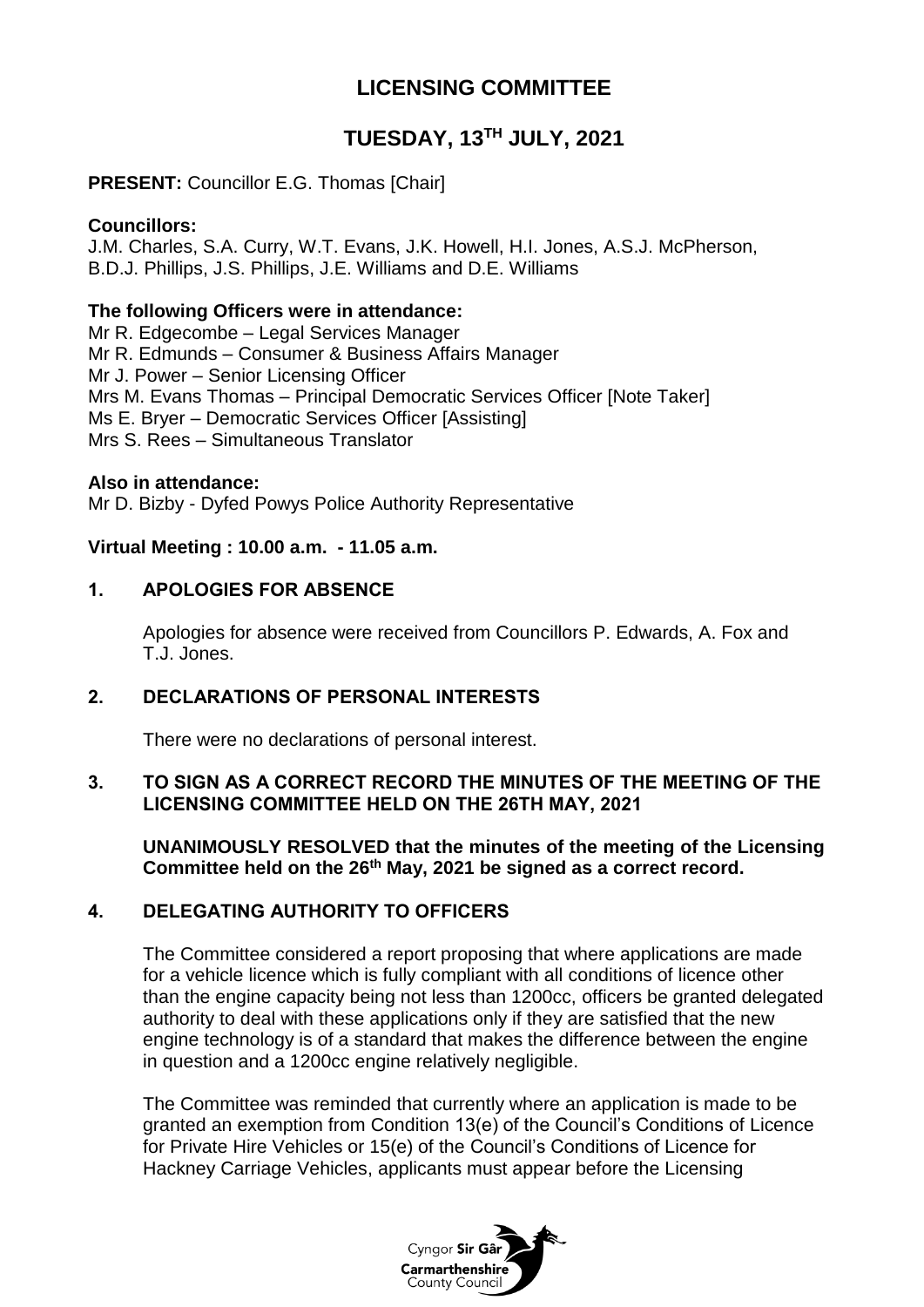Committee. These conditions state that the engine capacity of the vehicle shall not be less than 1200cc.

With the introduction of improved engine technologies, the taxi trade was looking to licence more efficient and environmentally friendly vehicles. These vehicles may have an engine capacity of less than 1200cc but the actual power output of the vehicle would be the equivalent to that of 1200cc or greater.

**UNANIMOUSLY RESOLVED that officers be granted delegated authority to deal with applications on the terms detailed in the report.** 

## **5. REVIEW THE POLICIES RELATING TO HACKNEY CARRIAGE AND PRIVATE HIRE VEHICLE DRIVERS AND OPERATORS**

The Committee considered a report providing an update in relation to two recently published documents which affect Hackney Carriage and Private Hire licensing.

Carmarthenshire's licensing policies and conditions relating to Hackney Carriage and Private Hire Vehicles, Drivers and Operators have been in place for a number of years. With new statutory standards published by the Department for Transport (DfT) along with new recommendations published by the Welsh Government, it was proposed that Carmarthenshire Council review its policies and conditions to incorporate these new standards and recommendations.

In July 2020 the DfT published Statutory Taxi & Private Hire Vehicle Standards with the focus on protecting children and vulnerable adults. The DfT stated that, following a detailed consultation it was clear that there was a consensus that common core minimum standards are required to better regulate the taxi and private hire vehicle sector.

The DfT standards have effect in Wales even though the responsibility for taxi and private hire vehicle policy has been devolved to the Welsh Government. However, should the Welsh Government introduce legislation to regulate on these matters, the DfT standards would cease to apply.

In March 2021, the Welsh Government published the Harmonisation of Taxi and Private Hire Vehicle Licensing in Wales. This document follows the Welsh Government's white paper 'Improving Public Transport' published in 2018. The aim of the recommendations contained in the document was to provide 'quick fixes' to improve the consistency of licensing standards and increase public safety across Wales. The recommendations formed the basis for further development by Welsh Government into national standards.

Five reasons were outlined by Welsh Government to adopt the recommendations, public safety being the first. The public should be able to expect a licensed driver to be competent, honest, safe and trustworthy. There have been numerous reports in recent years in other parts of the country involving child exploitation which have made it clear that weak and ineffective arrangements for taxi licensing in England and Wales left the public at risk. These new recommendations hoped to rectify this by improving public safety across Wales. This also included the safety of vehicles, along with improving the standards set for private hire operators. Other reasons for adopting the recommendations included better consistency of

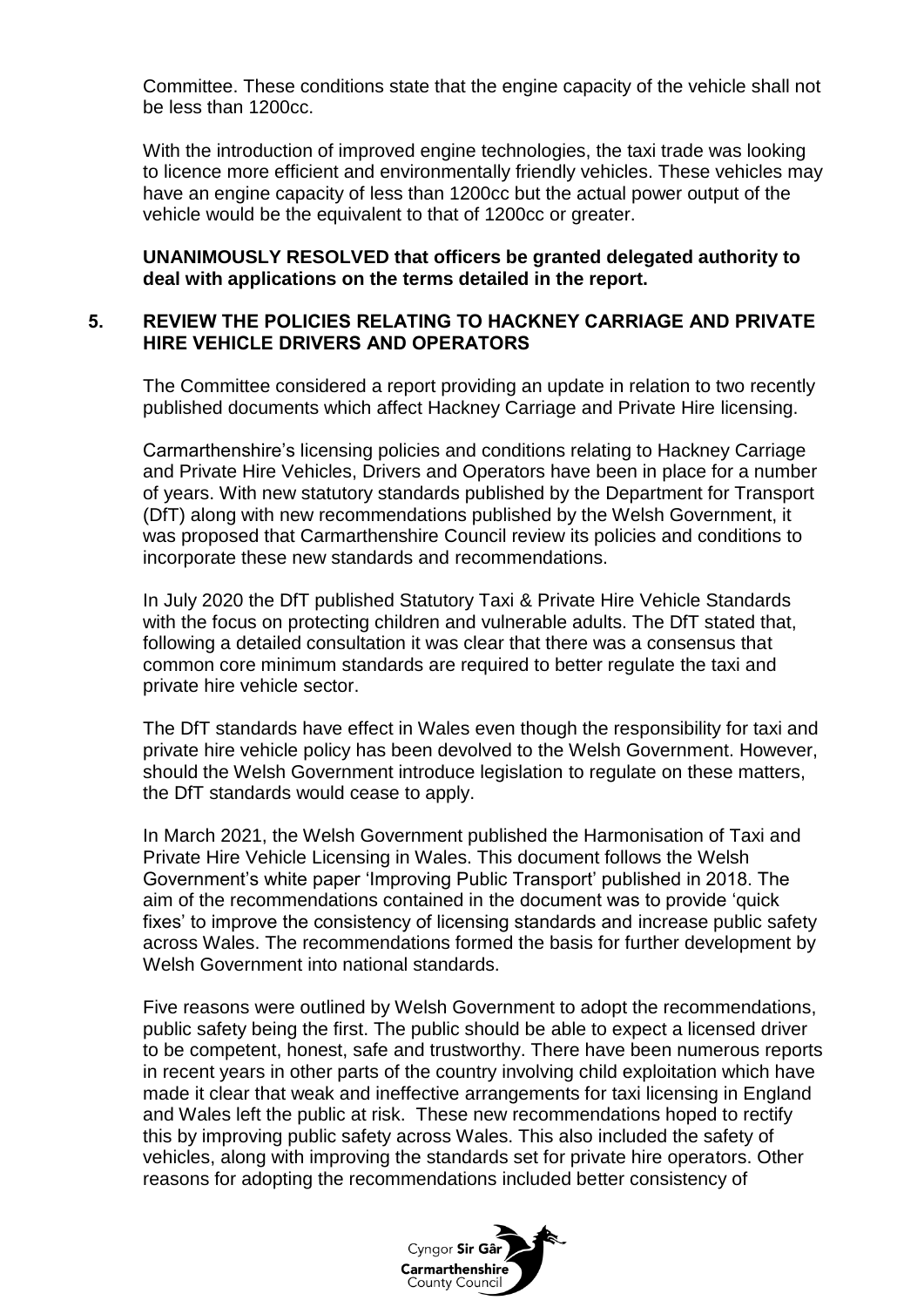standards across Wales, harmonised enforcement, increased accessibility of vehicles in Wales and better standards of customer service.

It was therefore proposed that the taxi policies be included in one large document encompassing all the other supplementary polices and conditions that related to taxi and private hire licensing. This would hopefully simplify matters for applicants and licensees as all the necessary documents would be available in one place.

The DfT statutory standards and the Welsh Government's Harmonisation of Taxi and Private Hire Vehicle Licensing recommendations will bring about many changes to the Authority's current Policies.

In summary, the main changes were as follows:-

#### **Drivers**

- Requirement for drivers to join the Disclosure & Barring Service (DBS) and have a DBS check every 6 months;
- Adopting the Welsh Government's Driver Code of Conduct;
- Updating the Private Hire Driver Conditions in line with the Welsh Government's recommendations;
- Group 2 Medical Standard:
- Adopting the IOL Convictions Policy.

#### **Vehicles**

- Requirement for vehicle proprietors to have an annual DBS check.
- Overseas criminal record check;
- Adopting the Welsh Government's policy on CCTV and Video Point of Impact Systems (VIPS) / Dash Cams in taxis and private hire vehicles;
- Impose the Welsh Government's recommendations for accessibility conditions on vehicle proprietors of taxis and private hire vehicles.

## **General**

- To commit to reviewing Statement of Taxi Policy every 5 years in accordance with the DfT's Statutory Standards;
- Standardised application forms across Wales.

It was noted that further report with an updated Taxi Policy would be presented to Committee in due course, prior to consultation with interested parties.

## **UNANIMOUSLY RESOLVED that the update report be noted.**

# **6. EXCLUSION OF THE PUBLIC**

**RESOLVED, pursuant to the Local Government Act 1972, as amended by the Local Government (Access to Information) (Variation) (Wales) Order 2007, that the public be excluded from the meeting during consideration of the following items as the reports contained exempt information as defined in paragraph 14 of Part 4 of Schedule 12A to the Act.**

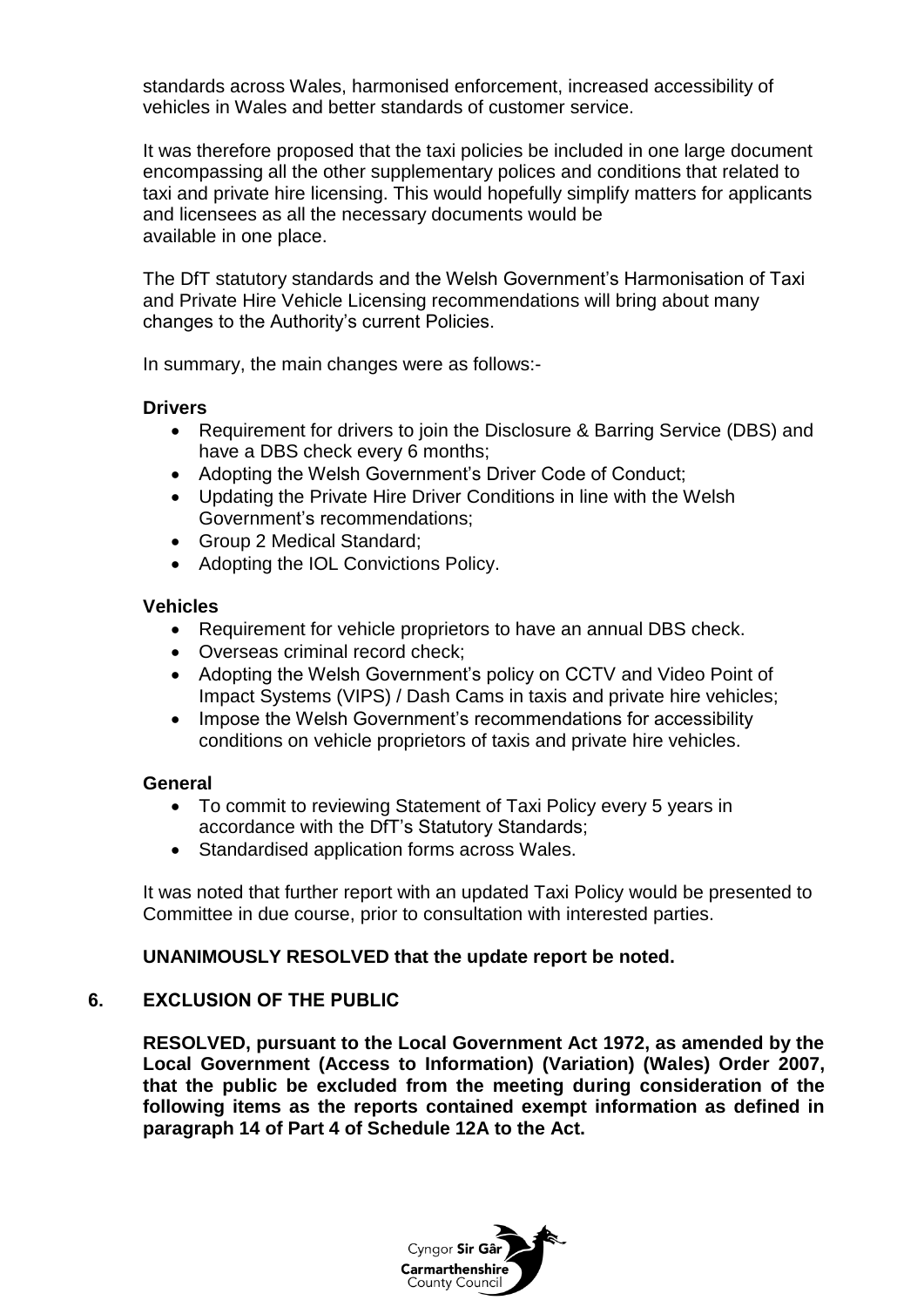## **7. HACKNEY CARRIAGE/PRIVATE HIRE DUAL DRIVER'S LICENCE MISS SAMANTHA BERYL GRIFFITHS**

The Committee was informed that Miss Samantha Beryl Griffiths of 3 Talyclun, Llangennech is a licensed Hackney Carriage/Private Hire Dual Driver with the Authority and that an issue had arisen with regard to her licence.

The Committee interviewed Miss Griffiths with regard to that issue.

The Senior Licensing Officer recommended that Miss Griffiths be issued with a warning as to her future conduct

The Committee thereupon

**UNANIMOUSLY RESOLVED to retire into private session in order to receive legal advice pursuant to Paragraph 16 of Schedule 12A of the Local Government Act 1972.**

Following the adjournment the Committee reconvened to advise of its decision.

**UNANIMOUSLY RESOLVED that, in line with the Council's guidelines, Miss Samantha Beryl Griffiths be issued with a warning as to her future conduct.**

## **8. APPLICATION FOR THE GRANT OF A HACKNEY CARRIAGE/PRIVATE HIRE DUAL DRIVER'S LICENCE - MR JASON DANIEL BAKER**

The Committee was informed that Mr Baker was not in attendance and he had not contacted officers to advise that he was unable to attend. This application was deferred by the Committee at the last meeting as Mr Baker was unable to attend.

**UNANIMOUSLY RESOLVED that Mr Baker be requested to appear before the Committee at the next meeting in order that his application be considered and that he be advised that should he fail to attend then his application will be considered in his absence.** 

## **9. APPLICATION FOR THE GRANT OF A HACKNEY CARRIAGE/PRIVATE HIRE DUAL DRIVER'S LICENCE - MR JOSHUA JAMES DAVIES**

The Committee considered an application from Mr Joshua James Davies of 36 Banc-Y-Ddraenen, Ammanford for the grant of a Hackney Carriage/Private Hire Dual Driver's Licence.

The Committee interviewed Mr Davies with regard to his application.

The Senior Licensing Officer recommended that Mr Davies' application be granted with a warning as to his future conduct.

The Committee thereupon

**UNANIMOUSLY RESOLVED to retire into private session in order to receive legal advice pursuant to Paragraph 16 of Schedule 12A of the Local Government Act 1972.**